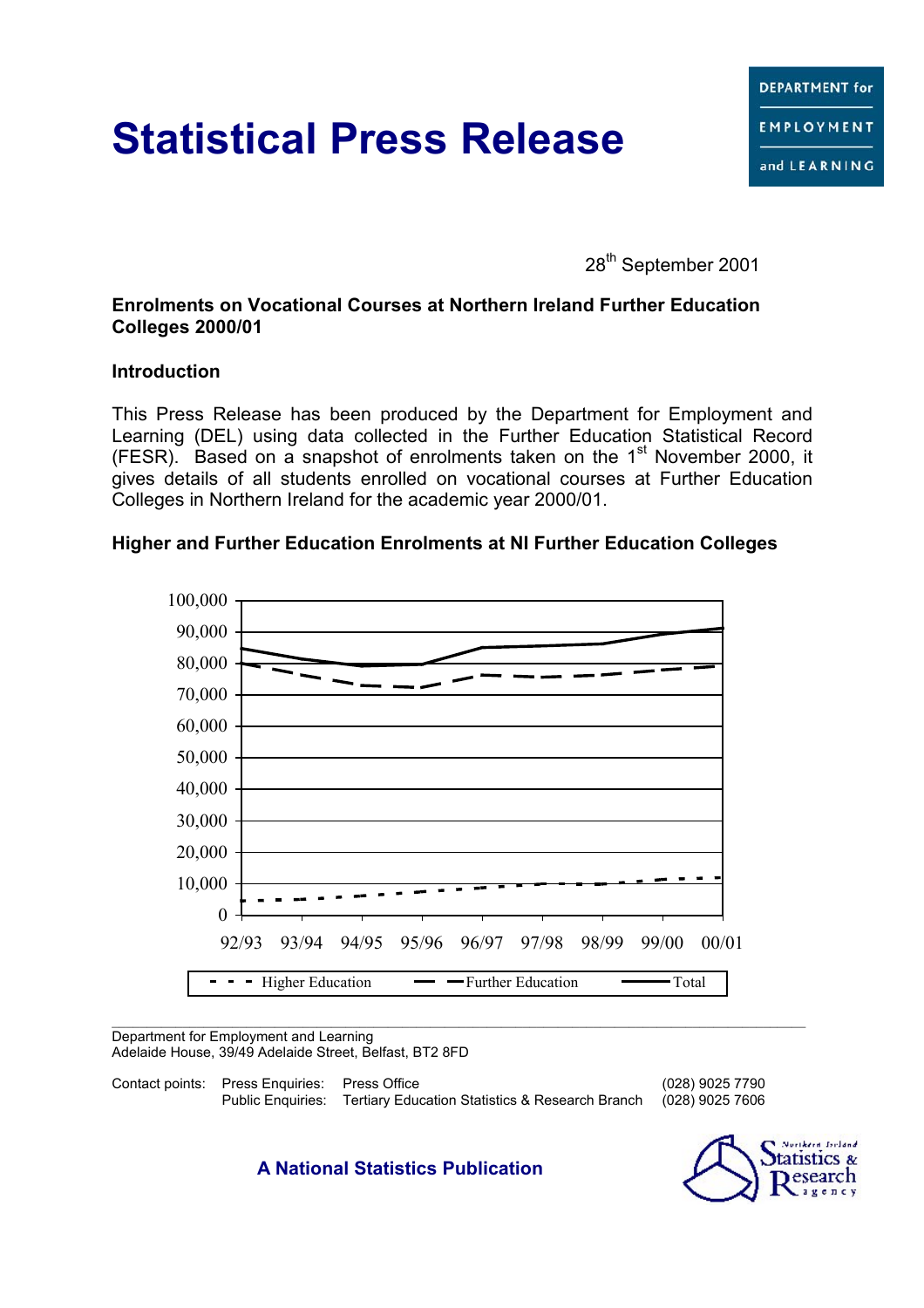# **Key Points**

- The total number of students enrolled at Further Education Colleges in Northern Ireland in 2000/01 was 91,309. The majority of students in 2000/01 were studying Further Education courses (87%). The dominant mode of attendance for all enrolments was part-time study (73%).
- Almost a quarter (24%) of all 2000/01 enrolments were at the Belfast Institute of Further and Higher Education.
- The number of students enrolled at Further Education Colleges in Northern Ireland has risen by just over 2% since 1999/00; full-time enrolments increased by almost 2%, with part-time enrolments increasing by just over 2%.
- There was an increase of almost 6% in enrolments on Higher Education courses at Northern Ireland Further Education Colleges between 1999/00 and 2000/01. Further Education enrolments increased by almost 2% during the same period.
- Of the student population in Higher Education, 59% were female and likewise 59% of Further Education enrolments were female in 2000/01.
- For 2000/01 enrolments, 45% were aged 19 or under, whilst 42% were aged 26 or over (including those whose age was unknown).
- In terms of total enrolments, the most popular standard classification subject groups in 2000/01 were Information & Communication Technology (19%), Applied Science (16%) and Business & Management (10%).
- In 2000/01 HNC courses accounted for almost 25% of Higher Education enrolments, with nearly 32% studying HNDs. Of level three enrolments, 21% were Advanced GNVQ enrolments with A-level enrolments comprising 14%. Almost 22% of all level two enrolments were on GCSE courses.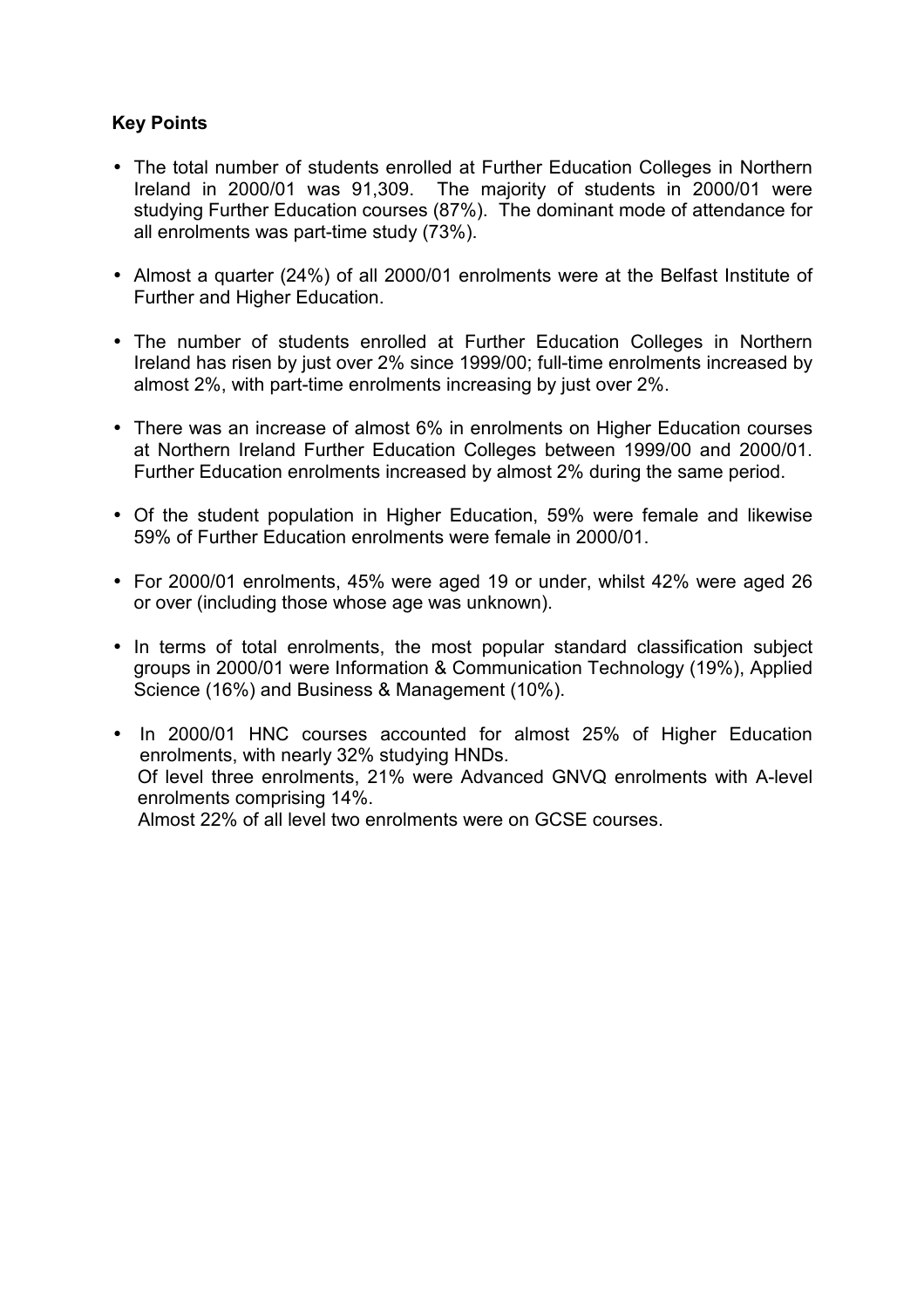## **Tables**

Table 1(a) details Higher Education enrolments by college, mode of attendance and gender.

Table 1(b) details Further Education enrolments by college, mode of attendance and gender.

Table 1(c) sums the above two tables for all enrolments by college, mode of attendance and gender.

Table 2 shows Higher Education, Further Education and total enrolments by the age groups: 19 years and under, 20-25 years and 26 years and over; together with mode of attendance and gender.

Table 3(a) details Higher Education enrolments by standard classification subject group, mode of attendance and gender.

Table 3(b) details Further Education enrolments by standard classification subject group, mode of attendance and gender.

Table 3(c) sums the above two tables for all enrolments by standard classification subject group, mode of attendance and gender.

Table 4 presents total enrolments by qualification type and level, mode of attendance and gender. Higher Education qualification types are HND, HNC, Level 4, Level 5, Level 4 equivalent and Level 5 equivalent enrolments. The remainder of the qualifications listed in table 4 are at Further Education Level.

Annex 1(a) compares 1999/00 and 2000/01 information on student enrolments on Higher and Further Education courses by mode of attendance.

Annex 1(b) compares 1999/00 and 2000/01 information on student enrolments on Higher and Further Education courses by college.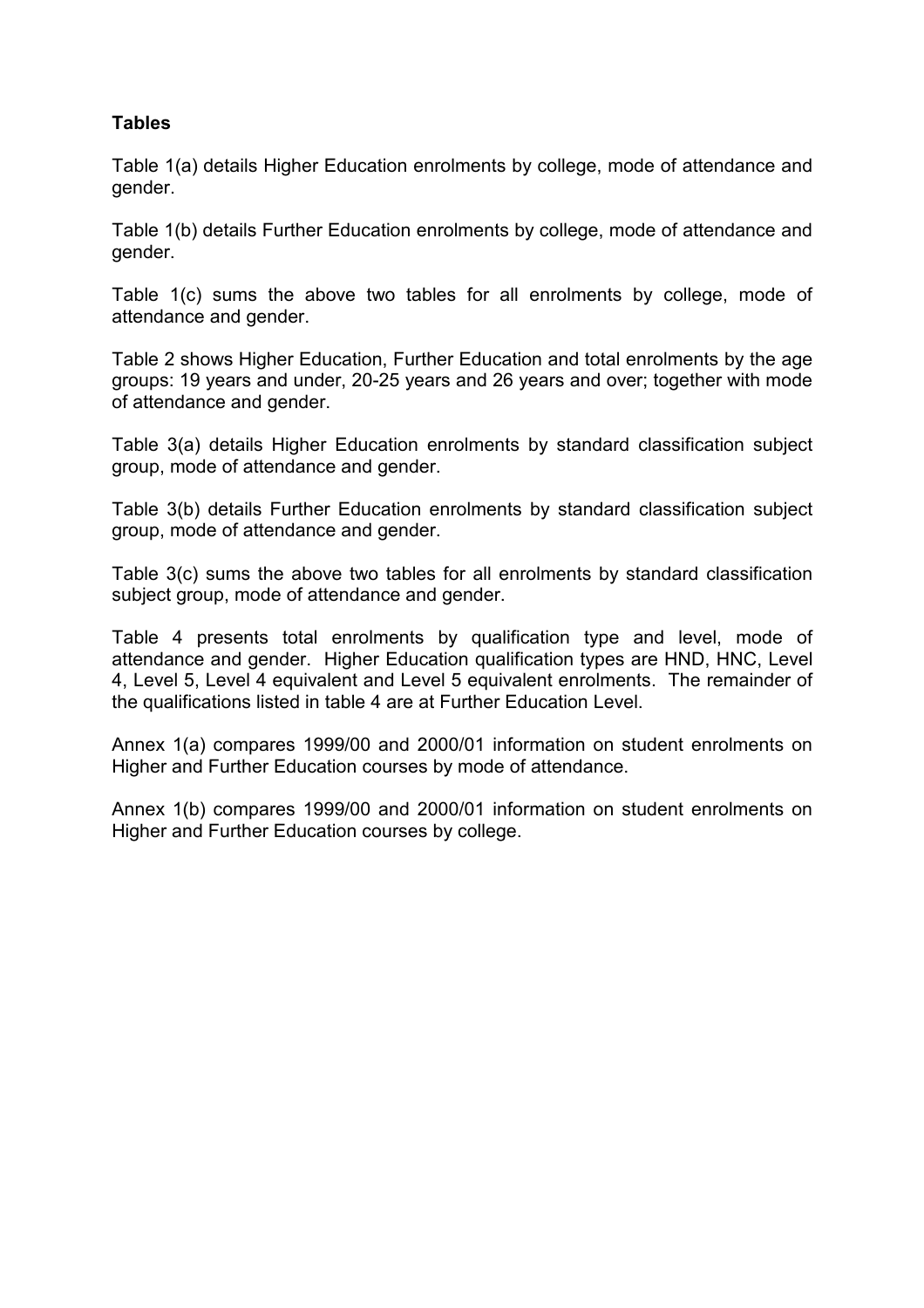#### **Notes to Editors**

- 1. The statistics in this Press Release have been derived from the Further Education Statistical Record (FESR), a computerised return consisting of an individual record for each enrolment on a vocational course in Northern Ireland Further Education Institutions.
- 2. In the text 'students' and 'enrolments' are used interchangeably; strictly all figures relate to enrolments.
- 3. Higher Education is defined as a course leading to a qualification above A-level standard. This includes postgraduate study, first degrees, BTEC Higher National Diploma (HND) and Certificate (HNC) courses and a number of professional qualifications.
- 4. The figures in this Press Release are counts of student enrolments as at  $1<sup>st</sup>$ November 2000, and 1999/00 figures are as at 1<sup>st</sup> November 1999.
- 5. Mode of attendance identifies students studying full or part-time:
	- (a) Full-time students include all students whose attendance is:
		- (i) full-time (for at least 15 hours and at least 7 sessions per week, or for more than 21 hours per week, with no sessional requirement);
		- (ii) on sandwich courses; or
		- (iii) on short courses (single self-contained periods of full-time study of under 4 weeks' duration, within one academic year, which do not have to satisfy the hour and session requirements of (i) above).
	- (b) Part-time students include all students whose attendance is:
		- (i) part-time day;
		- (ii) block release;
		- (iii) evening only;
		- (iv) open/distance learning; or
		- (v) linked to their attendance at a school on a full-time basis.
- 6. Age is at  $1<sup>st</sup>$  July 2000.
- 7. All GCSE and A-Level enrolments (irrespective of subject) are grouped in the "Applied Science" Subject Category.
- 8. The standard classification subject groups listed in tables 3(a), 3(b) and 3(c) are a departure from those used in NI Further Education Press Releases (prior to 1999/00). While the previous subject areas mirrored the categories used by the UK Higher Education Statistical Agency (HESA), the standard classification subject groups listed in the present Press Release are categories used by the Department for Employment and Learning.
- 9. This Press Release includes an increase in Jobskills numbers following the transfer of enrolments from NI Training centres to Further Education Colleges in April 2000.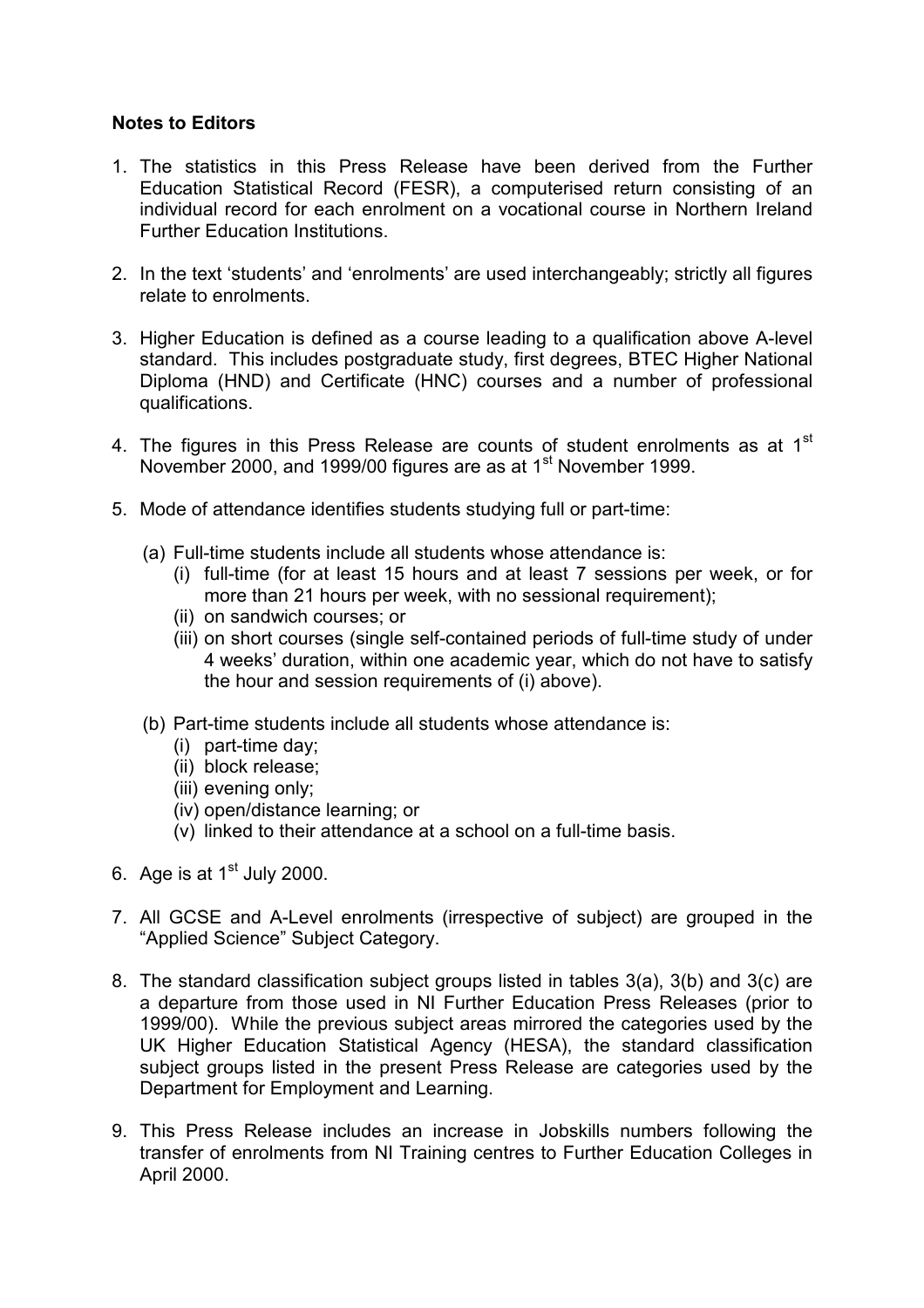#### *Further Enquiries*

10. Further details about any of the statistics in this Press Release can be obtained from

Thomas Coyle Tertiary Education Statistics & Research Branch Department for Employment & Learning Adelaide House, 39/49 Adelaide Street BELFAST BT2 8FD

Telephone (028) 9025 7725 Fax (028) 9025 7747 E-mail: thomas.coyle@delni.gov.uk

DEL Statistical Press Releases can be accessed at the DEL Internet site www.delni.gov.uk

**Press enquiries should be made to the Department's Press Office at the same address, telephone (028) 9025 7790.**

#### **A National Statistics publication**

National Statistics are produced to high professional standards set out in the National Statistics Code of Practice. They undergo regular quality assurance reviews to ensure that they meet customer needs. They are produced free from any political interference.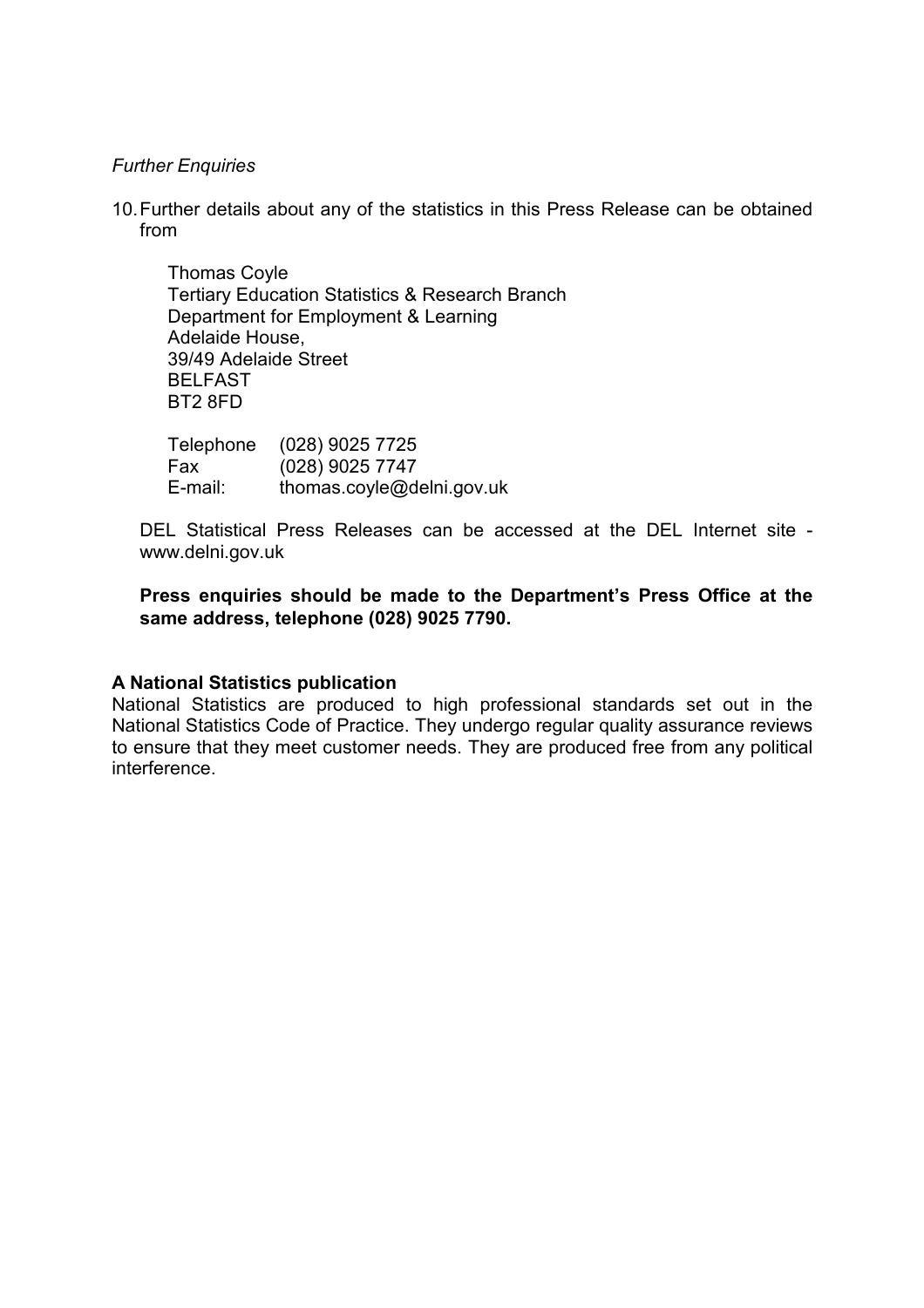|                     |       | Full-time      |       |       | Part-time |       | Full & Part-time |        |        |  |
|---------------------|-------|----------------|-------|-------|-----------|-------|------------------|--------|--------|--|
| College             | Male  | Female         | Total | Male  | Female    | Total | Male             | Female | Total  |  |
| Armagh              |       |                |       | 19    | 47        | 66    | 19               | 47     | 66     |  |
| BIFHE <sup>1</sup>  | 655   | 743            | 1,398 | 1,226 | 1,574     | 2,800 | 1,881            | 2,317  | 4,198  |  |
| Castlereagh         |       |                |       | 141   | 96        | 237   | 141              | 96     | 237    |  |
| Causeway            |       |                |       | 98    | 56        | 154   | 98               | 56     | 154    |  |
| East Antrim         | 5     | 35             | 40    | 137   | 312       | 449   | 142              | 347    | 489    |  |
| East Down           | 15    | $\overline{2}$ | 17    | 67    | 191       | 258   | 82               | 193    | 275    |  |
| East Tyrone         |       |                |       | 57    | 247       | 304   | 57               | 247    | 304    |  |
| Fermanagh           | 49    | 95             | 144   | 142   | 363       | 505   | 191              | 458    | 649    |  |
| Limavady            |       |                |       | 44    | 83        | 127   | 44               | 83     | 127    |  |
| Lisburn             | 45    | 15             | 60    | 229   | 275       | 504   | 274              | 290    | 564    |  |
| NEIFHE <sup>2</sup> | 101   | 79             | 180   | 199   | 251       | 450   | 300              | 330    | 630    |  |
| Newry               | 76    | 136            | 212   | 124   | 489       | 613   | 200              | 625    | 825    |  |
| NIHCC <sup>3</sup>  | 43    | 158            | 201   | 6     | 5         | 11    | 49               | 163    | 212    |  |
| North Down & Ards   | 252   | 195            | 447   | 234   | 351       | 585   | 486              | 546    | 1,032  |  |
| NWIFHE <sup>4</sup> | 241   | 445            | 686   | 226   | 312       | 538   | 467              | 757    | 1,224  |  |
| Omagh               |       | 6              | 6     | 65    | 198       | 263   | 65               | 204    | 269    |  |
| Upper Bann          | 153   | 32             | 185   | 223   | 357       | 580   | 376              | 389    | 765    |  |
| Total               | 1,635 | 1,941          | 3,576 | 3,237 | 5,207     | 8,444 | 4,872            | 7,148  | 12,020 |  |

**Table 1 (a): Higher Education enrolments by college, mode of attendance and gender 2000/01**

<sup>1</sup> Belfast Institute of Further and Higher Education

 $2$  North East Institute of Further and Higher Education

 $3$  Northern Ireland Hotel and Catering College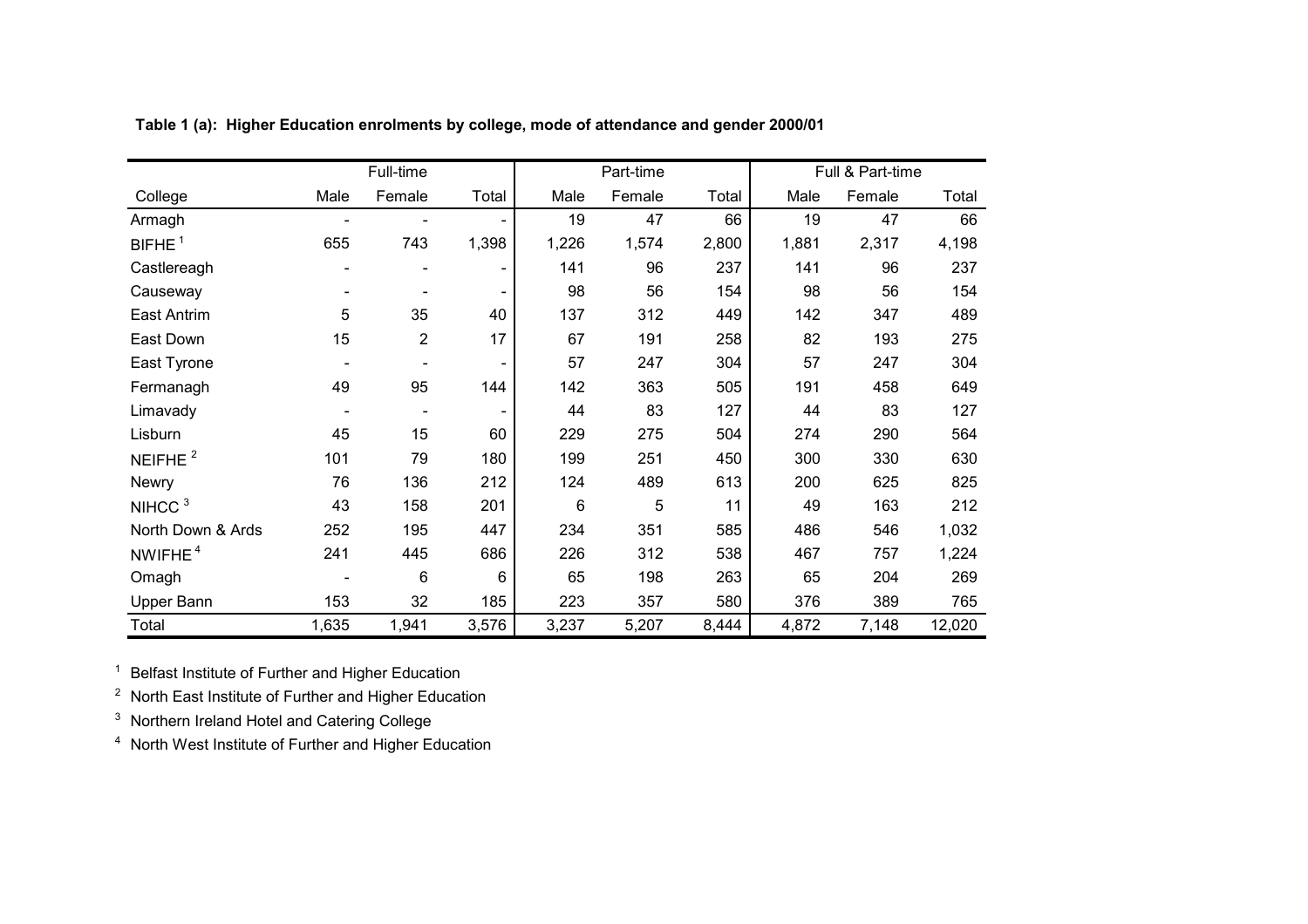|                     |        | Full-time |        |        | Part-time |              | Full & Part-time |        |        |  |
|---------------------|--------|-----------|--------|--------|-----------|--------------|------------------|--------|--------|--|
| College             | Male   | Female    | Total  | Male   | Female    | <b>Total</b> | Male             | Female | Total  |  |
| Armagh              | 610    | 606       | 1,216  | 289    | 654       | 943          | 899              | 1,260  | 2,159  |  |
| BIFHE $1$           | 1,218  | 1,205     | 2,423  | 5,894  | 9,506     | 15,400       | 7,112            | 10,711 | 17,823 |  |
| Castlereagh         | 521    | 283       | 804    | 1,151  | 2,023     | 3,174        | 1,672            | 2,306  | 3,978  |  |
| Causeway            | 570    | 406       | 976    | 525    | 1,133     | 1,658        | 1,095            | 1,539  | 2,634  |  |
| East Antrim         | 621    | 384       | 1,005  | 1,446  | 2,279     | 3,725        | 2,067            | 2,663  | 4,730  |  |
| East Down           | 651    | 452       | 1,103  | 850    | 1,724     | 2,574        | 1,501            | 2,176  | 3,677  |  |
| East Tyrone         | 365    | 383       | 748    | 504    | 1,256     | 1,760        | 869              | 1,639  | 2,508  |  |
| Fermanagh           | 598    | 393       | 991    | 444    | 1,404     | 1,848        | 1,042            | 1,797  | 2,839  |  |
| Limavady            | 417    | 418       | 835    | 480    | 939       | 1,419        | 897              | 1,357  | 2,254  |  |
| Lisburn             | 662    | 437       | 1,099  | 692    | 1,172     | 1,864        | 1,354            | 1,609  | 2,963  |  |
| NEIFHE $2$          | 1,175  | 933       | 2,108  | 1,287  | 2,537     | 3,824        | 2,462            | 3,470  | 5,932  |  |
| Newry               | 1,143  | 823       | 1,966  | 1,192  | 2,843     | 4,035        | 2,335            | 3,666  | 6,001  |  |
| NIHCC <sup>3</sup>  | 57     | 69        | 126    | 94     | 171       | 265          | 151              | 240    | 391    |  |
| North Down & Ards   | 982    | 716       | 1,698  | 1,537  | 2,846     | 4,383        | 2,519            | 3,562  | 6,081  |  |
| NWIFHE <sup>4</sup> | 1,006  | 895       | 1,901  | 2,548  | 3,586     | 6,134        | 3,554            | 4,481  | 8,035  |  |
| Omagh               | 530    | 348       | 878    | 531    | 1,203     | 1,734        | 1,061            | 1,551  | 2,612  |  |
| Upper Bann          | 663    | 426       | 1,089  | 1,347  | 2,236     | 3,583        | 2,010            | 2,662  | 4,672  |  |
| Total               | 11,789 | 9,177     | 20,966 | 20,811 | 37,512    | 58,323       | 32,600           | 46,689 | 79,289 |  |

**Table 1 (b): Further Education enrolments by college, mode of attendance and gender 2000/01**

<sup>1</sup> Belfast Institute of Further and Higher Education

<sup>2</sup> North East Institute of Further and Higher Education

 $3$  Northern Ireland Hotel and Catering College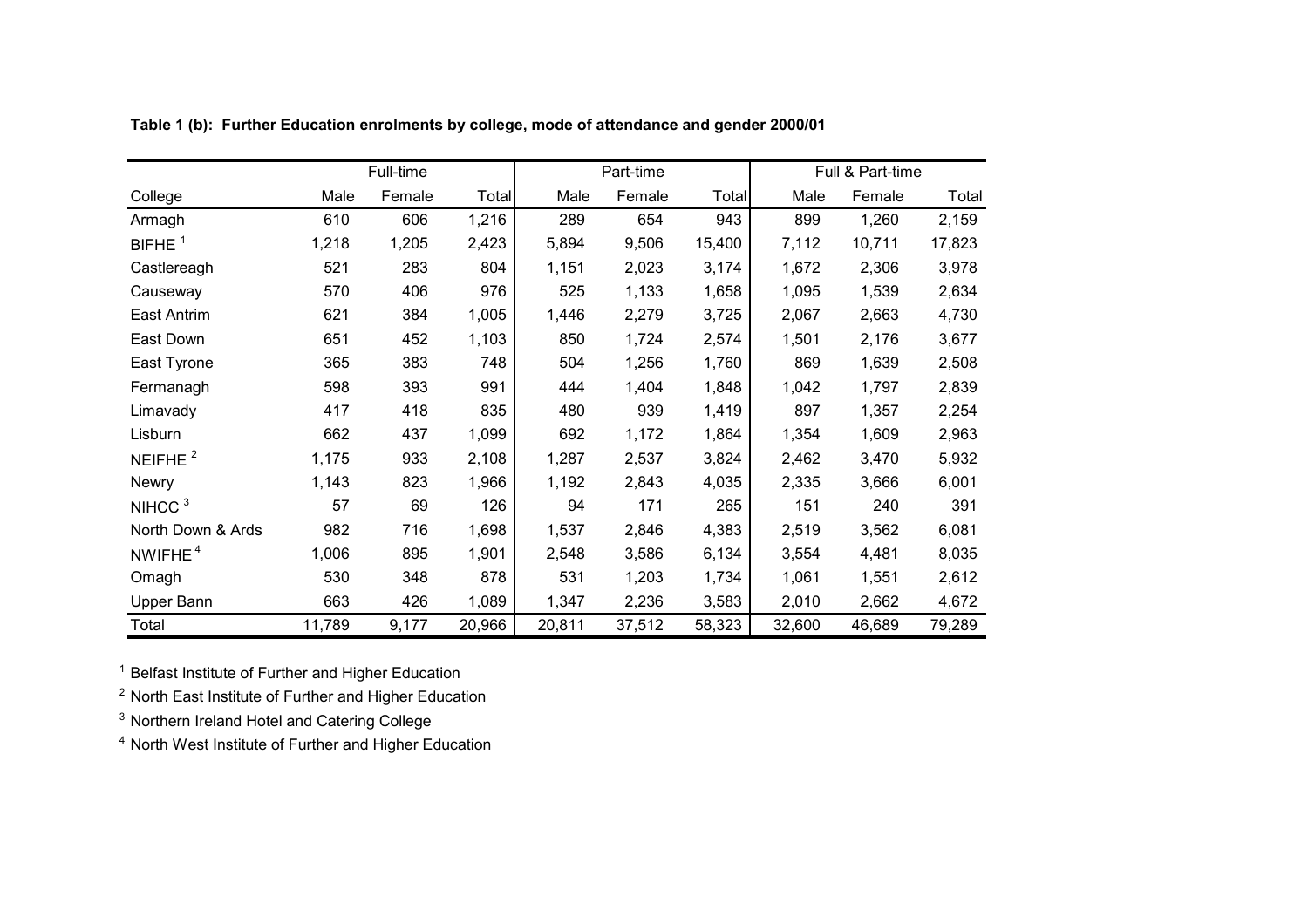|                     |        | Full-time |        |        | Part-time |        |        | Full & Part-time |        |
|---------------------|--------|-----------|--------|--------|-----------|--------|--------|------------------|--------|
| College             | Male   | Female    | Total  | Male   | Female    | Total  | Male   | Female           | Total  |
| Armagh              | 610    | 606       | 1,216  | 308    | 701       | 1,009  | 918    | 1,307            | 2,225  |
| BIFHE $1$           | 1,873  | 1,948     | 3,821  | 7,120  | 11,080    | 18,200 | 8,993  | 13,028           | 22,021 |
| Castlereagh         | 521    | 283       | 804    | 1,292  | 2,119     | 3,411  | 1,813  | 2,402            | 4,215  |
| Causeway            | 570    | 406       | 976    | 623    | 1,189     | 1,812  | 1,193  | 1,595            | 2,788  |
| East Antrim         | 626    | 419       | 1,045  | 1,583  | 2,591     | 4,174  | 2,209  | 3,010            | 5,219  |
| East Down           | 666    | 454       | 1,120  | 917    | 1,915     | 2,832  | 1,583  | 2,369            | 3,952  |
| East Tyrone         | 365    | 383       | 748    | 561    | 1,503     | 2,064  | 926    | 1,886            | 2,812  |
| Fermanagh           | 647    | 488       | 1,135  | 586    | 1,767     | 2,353  | 1,233  | 2,255            | 3,488  |
| Limavady            | 417    | 418       | 835    | 524    | 1,022     | 1,546  | 941    | 1,440            | 2,381  |
| Lisburn             | 707    | 452       | 1,159  | 921    | 1,447     | 2,368  | 1,628  | 1,899            | 3,527  |
| NEIFHE $^2$         | 1,276  | 1,012     | 2,288  | 1,486  | 2,788     | 4,274  | 2,762  | 3,800            | 6,562  |
| Newry               | 1,219  | 959       | 2,178  | 1,316  | 3,332     | 4,648  | 2,535  | 4,291            | 6,826  |
| NIHCC <sup>3</sup>  | 100    | 227       | 327    | 100    | 176       | 276    | 200    | 403              | 603    |
| North Down & Ards   | 1,234  | 911       | 2,145  | 1,771  | 3,197     | 4,968  | 3,005  | 4,108            | 7,113  |
| NWIFHE <sup>4</sup> | 1,247  | 1,340     | 2,587  | 2,774  | 3,898     | 6,672  | 4,021  | 5,238            | 9,259  |
| Omagh               | 530    | 354       | 884    | 596    | 1,401     | 1,997  | 1,126  | 1,755            | 2,881  |
| Upper Bann          | 816    | 458       | 1,274  | 1,570  | 2,593     | 4,163  | 2,386  | 3,051            | 5,437  |
| Total               | 13,424 | 11,118    | 24,542 | 24,048 | 42,719    | 66,767 | 37,472 | 53,837           | 91,309 |

**Table 1 (c): All enrolments by college, mode of attendance and gender 2000/01**

<sup>1</sup> Belfast Institute of Further and Higher Education

<sup>2</sup> North East Institute of Further and Higher Education

 $3$  Northern Ireland Hotel and Catering College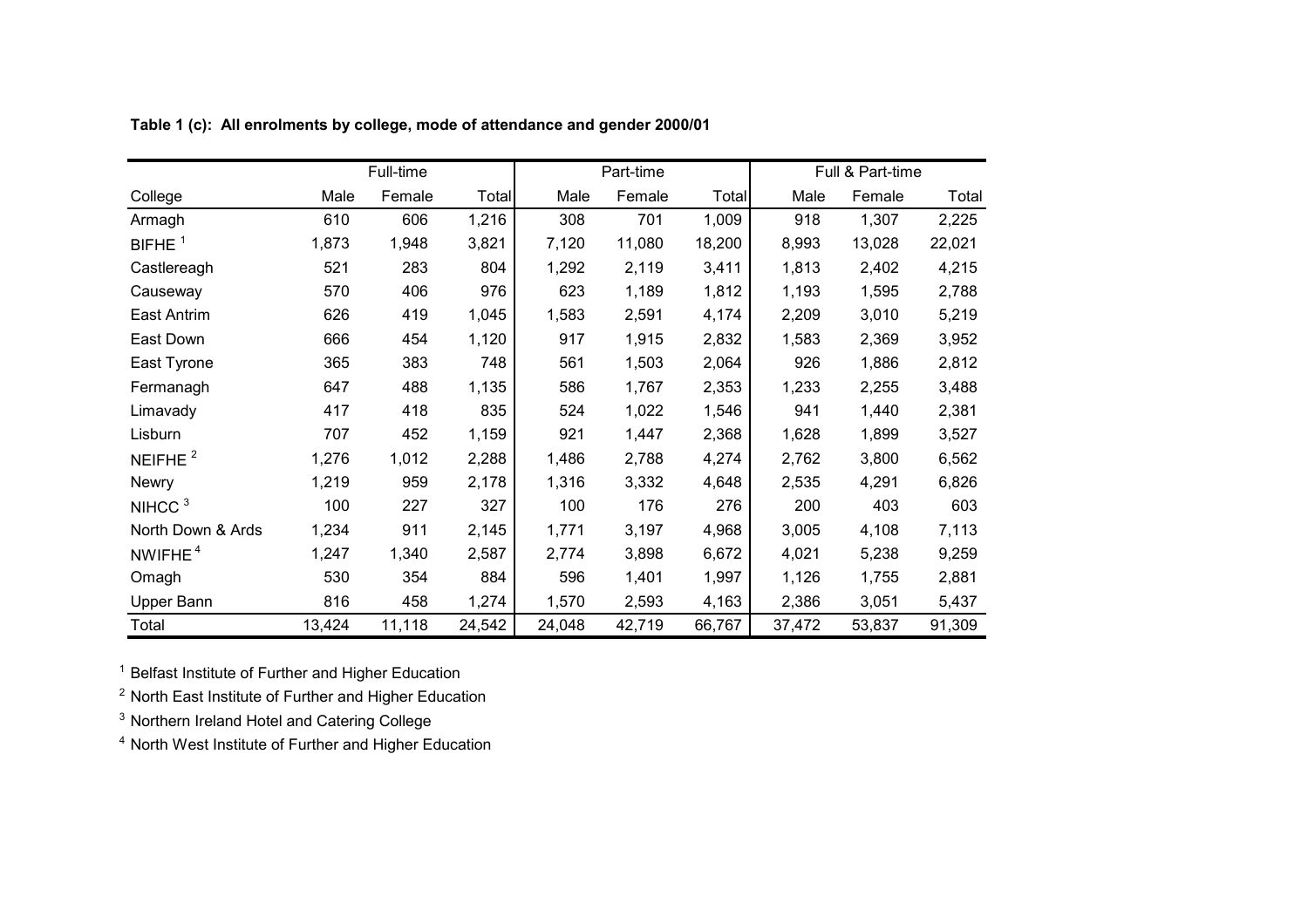| Mode of               |        | 19 years and under |        |       | $20-25$ years |        |        | 26 years and over |        |        | All Agegroups |        |
|-----------------------|--------|--------------------|--------|-------|---------------|--------|--------|-------------------|--------|--------|---------------|--------|
| Attendance            | Male   | Female             | Total  | Male  | Female        | Total  | Male   | Female            | Total  | Male   | Female        | Total  |
| <b>HE Enrolments</b>  |        |                    |        |       |               |        |        |                   |        |        |               |        |
| Full-time             | 974    | 1,324              | 2,298  | 596   | 557           | 1,153  | 65     | 60                | 125    | 1,635  | 1,941         | 3,576  |
| Part-time             | 405    | 400                | 805    | 933   | 1,504         | 2,437  | 1,899  | 3,303             | 5,202  | 3,237  | 5,207         | 8,444  |
| Total                 | 1,379  | 1,724              | 3,103  | 1,529 | 2,061         | 3,590  | 1,964  | 3,363             | 5,327  | 4,872  | 7,148         | 12,020 |
| <b>FE Enrolments</b>  |        |                    |        |       |               |        |        |                   |        |        |               |        |
| Full-time             | 11,138 | 8,621              | 19,759 | 541   | 363           | 904    | 110    | 193               | 303    | 11,789 | 9,177         | 20,966 |
| Part-time             | 8,488  | 9,325              | 17,813 | 2,676 | 5,252         | 7,928  | 9,647  | 22,935            | 32,582 | 20,811 | 37,512        | 58,323 |
| Total                 | 19,626 | 17,946             | 37,572 | 3,217 | 5,615         | 8,832  | 9,757  | 23,128            | 32,885 | 32,600 | 46,689        | 79,289 |
| <b>All Enrolments</b> |        |                    |        |       |               |        |        |                   |        |        |               |        |
| Full-time             | 12,112 | 9,945              | 22,057 | 1,137 | 920           | 2,057  | 175    | 253               | 428    | 13,424 | 11,118        | 24,542 |
| Part-time             | 8,893  | 9,725              | 18,618 | 3,609 | 6,756         | 10,365 | 11,546 | 26,238            | 37,784 | 24,048 | 42,719        | 66,767 |
| Total                 | 21,005 | 19,670             | 40,675 | 4,746 | 7,676         | 12,422 | 11,721 | 26,491            | 38,212 | 37,472 | 53,837        | 91,309 |

**Table 2: Enrolments by age group, mode of attendance and gender 2000/01**

 $<sup>1</sup>$  includes a total of 719 students whose ages are not known</sup>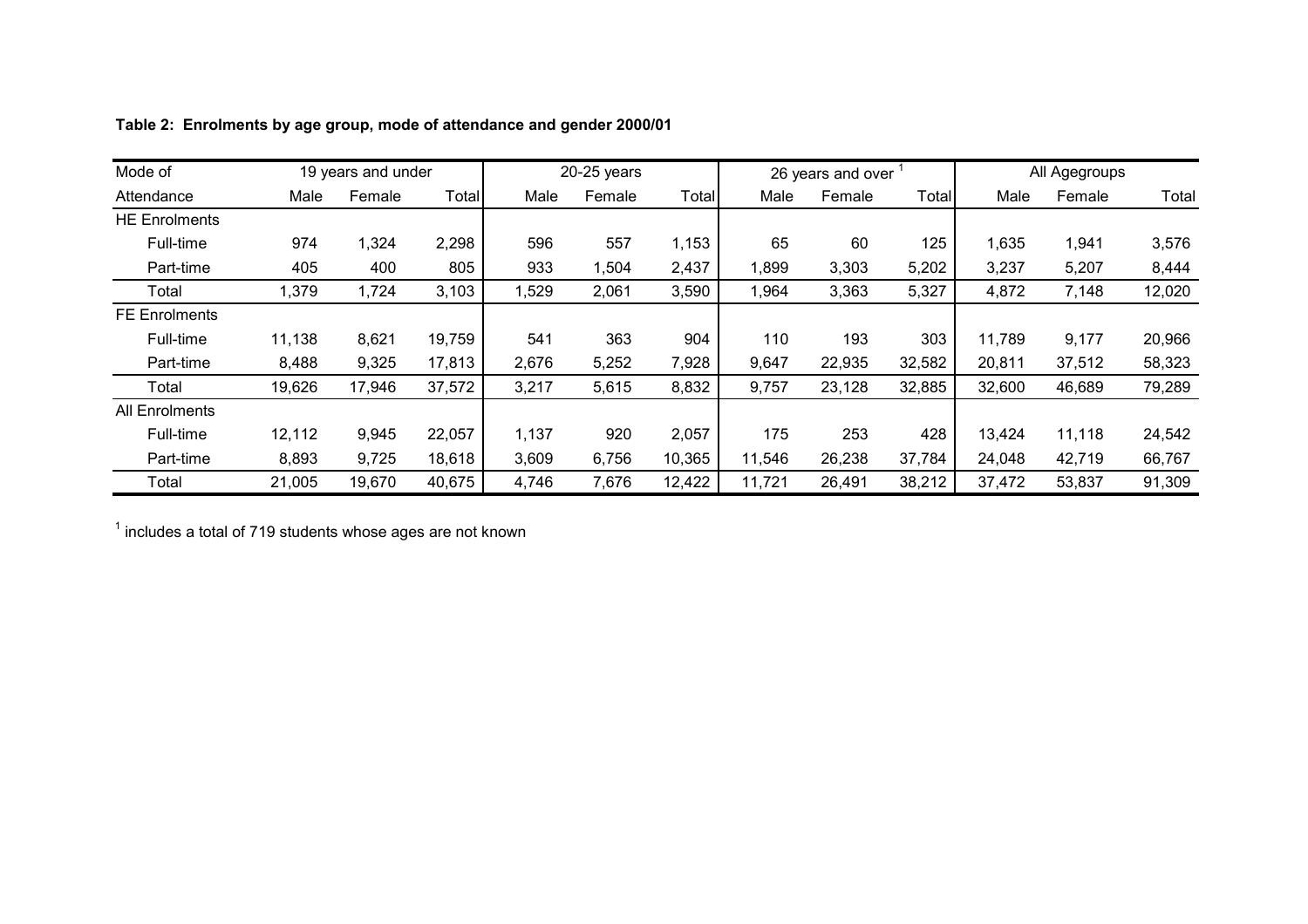| <b>Standard Classification Subject Group</b>        |       | Full-time                    |       |                              | Part-time |       |       | Full & part-time |        |
|-----------------------------------------------------|-------|------------------------------|-------|------------------------------|-----------|-------|-------|------------------|--------|
|                                                     | Male  | Female                       | Total | Male                         | Female    | Total | Male  | Female           | Total  |
| <b>Administration &amp; Office Skills</b>           |       | 72                           | 73    | 16                           | 202       | 218   | 17    | 274              | 291    |
| Agriculture                                         |       | $\overline{\phantom{a}}$     |       | 3                            | 14        | 17    | 3     | 14               | 17     |
| <b>Applied Science</b>                              | 16    | 24                           | 40    | 98                           | 195       | 293   | 114   | 219              | 333    |
| Art & Design                                        | 136   | 154                          | 290   | 78                           | 117       | 195   | 214   | 271              | 485    |
| <b>Business &amp; Management</b>                    | 372   | 639                          | 1,011 | 782                          | 1,761     | 2,543 | 1,154 | 2,400            | 3,554  |
| Construction, Built Environment & Civil Engineering | 227   | 20                           | 247   | 337                          | 25        | 362   | 564   | 45               | 609    |
| Distribution - Retail, Wholesaling & Warehousing    | 32    | 51                           | 83    | 123                          | 215       | 338   | 155   | 266              | 421    |
| Education                                           |       | $\qquad \qquad \blacksquare$ |       | 86                           | 336       | 422   | 86    | 336              | 422    |
| Electrical / Electronic Engineering                 | 72    | 3                            | 75    | 245                          | 8         | 253   | 317   | 11               | 328    |
| Hairdressing & Beauty                               |       | 25                           | 25    | $\qquad \qquad \blacksquare$ | 78        | 78    |       | 103              | 103    |
| Health & Social Care                                | 11    | 341                          | 352   | 178                          | 1,297     | 1,475 | 189   | 1,638            | 1,827  |
| Hospitality                                         | 38    | 122                          | 160   | 58                           | 80        | 138   | 96    | 202              | 298    |
| Information & Communication Technology              | 405   | 147                          | 552   | 645                          | 714       | 1,359 | 1,050 | 861              | 1,911  |
| Leisure Tourism & Recreational                      | 114   | 294                          | 408   | 58                           | 47        | 105   | 172   | 341              | 513    |
| Mechanical Engineering & Manufacturing / Processing | 167   | 23                           | 190   | 479                          | 21        | 500   | 646   | 44               | 690    |
| Media & communication                               | 43    | 26                           | 69    | 22                           | 97        | 119   | 65    | 123              | 188    |
| Motor Vehicle & Transport                           |       |                              |       | 29                           |           | 29    | 30    |                  | 30     |
| Total                                               | 1,635 | 1,941                        | 3,576 | 3,237                        | 5,207     | 8,444 | 4,872 | 7,148            | 12,020 |

**Table 3 (a): Higher Education enrolments by standard classification subject group, mode of attendance and gender 2000/01**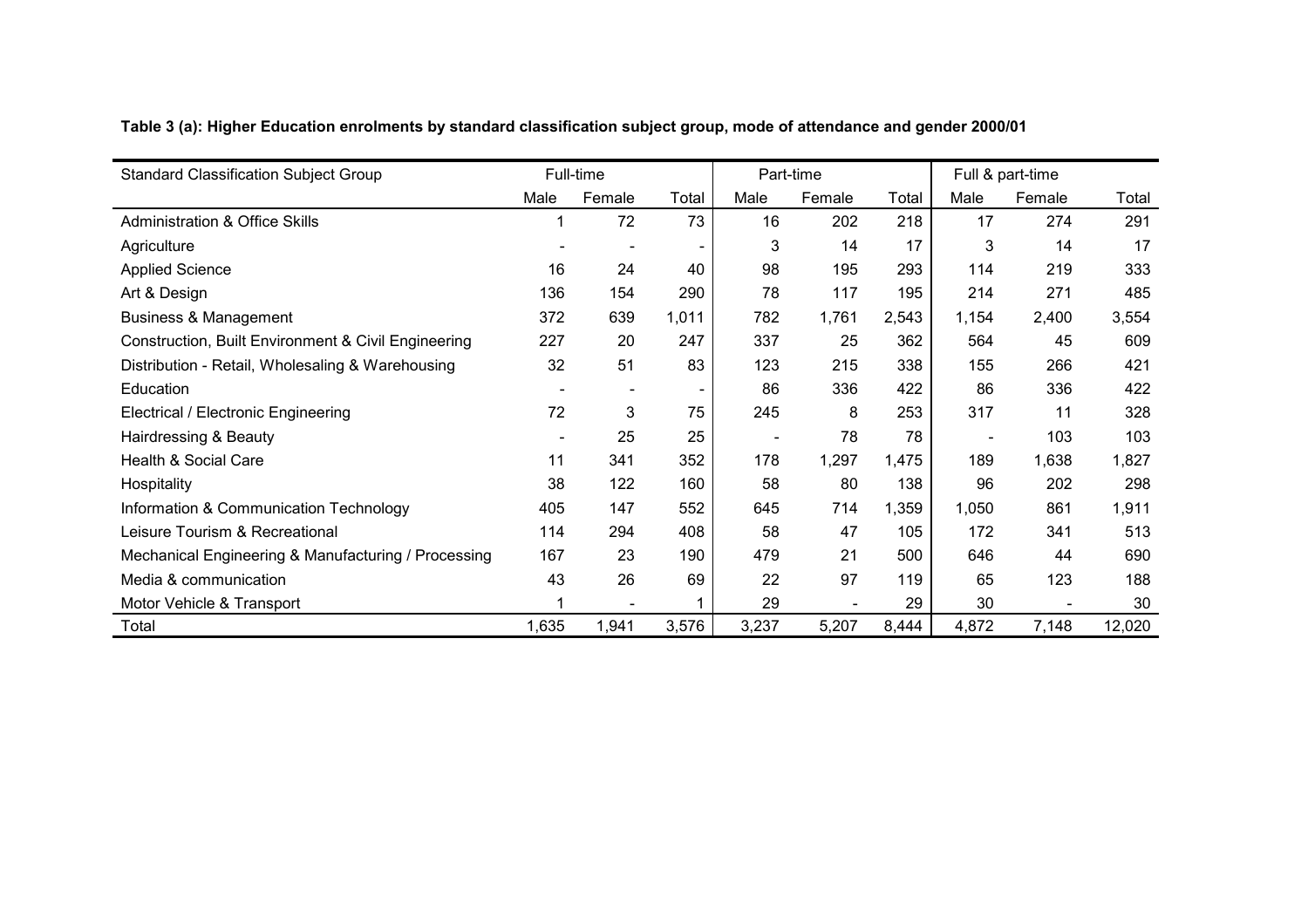|  | Table 3 (b): Further Education enrolments by standard classification subject group, mode of attendance and gender 2000/01 |  |  |  |
|--|---------------------------------------------------------------------------------------------------------------------------|--|--|--|
|  |                                                                                                                           |  |  |  |

| <b>Standard Classification Subject Group</b>        | Full-time |        |        |        | Part-time |        |        | Full & part-time |        |
|-----------------------------------------------------|-----------|--------|--------|--------|-----------|--------|--------|------------------|--------|
|                                                     | Male      | Female | Total  | Male   | Female    | Total  | Male   | Female           | Total  |
| <b>Administration &amp; Office Skills</b>           | 8         | 228    | 236    | 835    | 4,857     | 5,692  | 843    | 5,085            | 5,928  |
| Agriculture                                         | 13        | 53     | 66     | 61     | 91        | 152    | 74     | 144              | 218    |
| <b>Applied Science</b>                              | 957       | 1,300  | 2,257  | 4,374  | 7,717     | 12,091 | 5,331  | 9,017            | 14,348 |
| Art & Design                                        | 560       | 661    | 1,221  | 351    | 1,159     | 1,510  | 911    | 1,820            | 2,731  |
| <b>Business &amp; Management</b>                    | 668       | 1,397  | 2,065  | 1,144  | 2,357     | 3,501  | 1,812  | 3,754            | 5,566  |
| Construction, Built Environment & Civil Engineering | 3,522     | 50     | 3,572  | 1,618  | 39        | 1,657  | 5,140  | 89               | 5,229  |
| Distribution - Retail, Wholesaling & Warehousing    | 28        | 19     | 47     | 68     | 92        | 160    | 96     | 111              | 207    |
| Education                                           | 661       | 274    | 935    | 2,216  | 3,110     | 5,326  | 2,877  | 3,384            | 6,261  |
| Electrical / Electronic Engineering                 | 319       | 8      | 327    | 968    | 36        | 1,004  | 1,287  | 44               | 1,331  |
| Hairdressing & Beauty                               | 23        | 1,089  | 1,112  | 81     | 1,868     | 1,949  | 104    | 2,957            | 3,061  |
| Health & Social Care                                | 96        | 2,043  | 2,139  | 260    | 3,183     | 3,443  | 356    | 5,226            | 5,582  |
| Hospitality                                         | 681       | 851    | 1,532  | 777    | 1,056     | 1,833  | 1,458  | 1,907            | 3,365  |
| Information & Communication Technology              | 1,362     | 343    | 1,705  | 4,619  | 9,408     | 14,027 | 5,981  | 9,751            | 15,732 |
| Leisure Tourism & Recreational                      | 473       | 523    | 996    | 37     | 97        | 134    | 510    | 620              | 1,130  |
| Mechanical Engineering & Manufacturing / Processing | 1,467     | 57     | 1,524  | 1,953  | 297       | 2,250  | 3,420  | 354              | 3,774  |
| Media & communication                               | 323       | 278    | 601    | 974    | 1,717     | 2,691  | 1,297  | 1,995            | 3,292  |
| Motor Vehicle & Transport                           | 628       | 3      | 631    | 475    | 428       | 903    | 1,103  | 431              | 1,534  |
| Total                                               | 11,789    | 9,177  | 20,966 | 20,811 | 37,512    | 58,323 | 32,600 | 46,689           | 79,289 |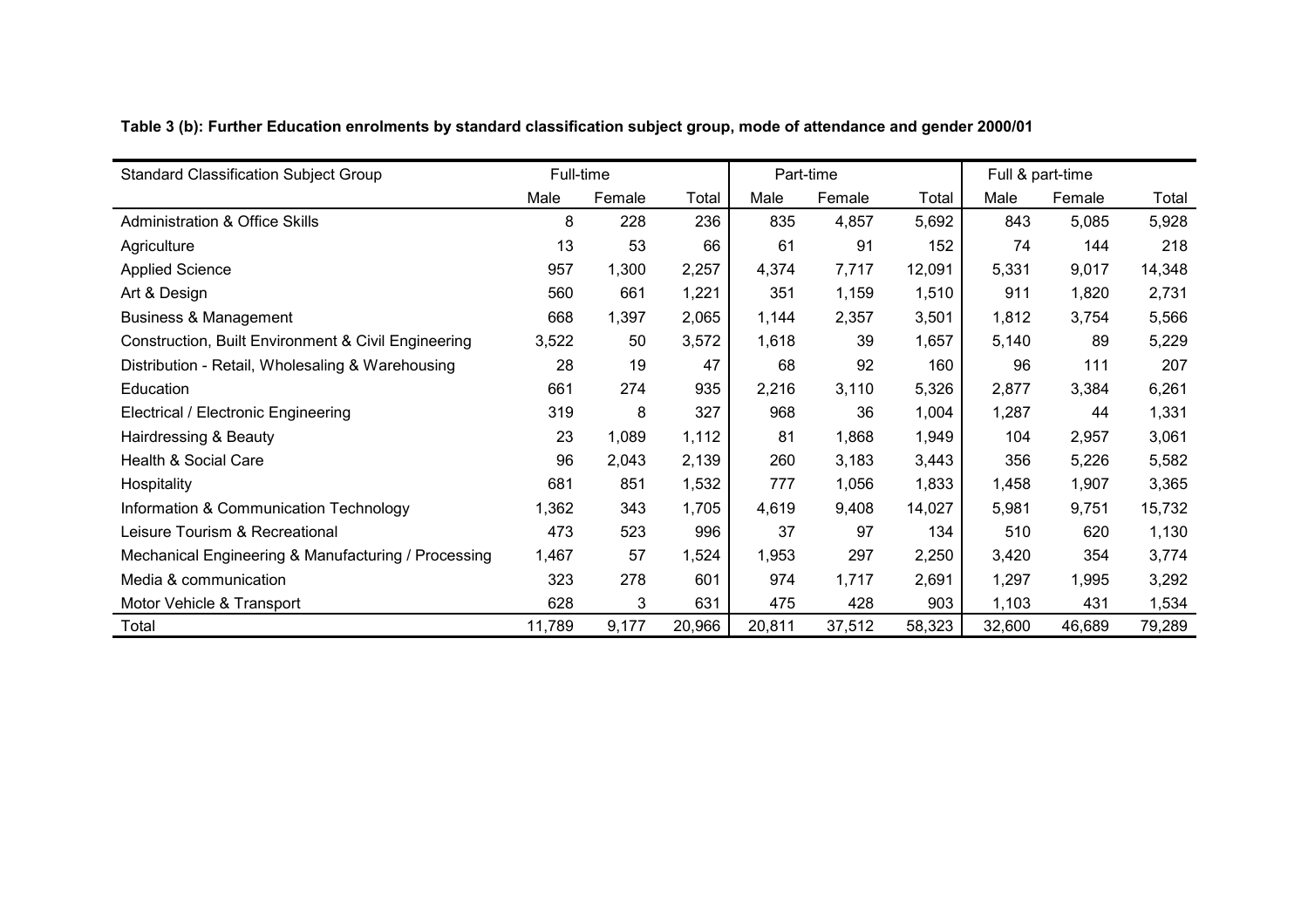|  | Table 3 (c): All enrolments by standard classification subject group, mode of attendance and gender 2000/01 |
|--|-------------------------------------------------------------------------------------------------------------|
|  |                                                                                                             |

| <b>Standard Classification Subject Group</b>        |        | Full-time |        | Part-time |        |        | Full & part-time |        |        |
|-----------------------------------------------------|--------|-----------|--------|-----------|--------|--------|------------------|--------|--------|
|                                                     | Male   | Female    | Total  | Male      | Female | Total  | Male             | Female | Total  |
| <b>Administration &amp; Office Skills</b>           | 9      | 300       | 309    | 851       | 5,059  | 5,910  | 860              | 5,359  | 6,219  |
| Agriculture                                         | 13     | 53        | 66     | 64        | 105    | 169    | 77               | 158    | 235    |
| <b>Applied Science</b>                              | 973    | 1,324     | 2,297  | 4,472     | 7,912  | 12,384 | 5,445            | 9,236  | 14,681 |
| Art & Design                                        | 696    | 815       | 1,511  | 429       | 1,276  | 1,705  | 1,125            | 2,091  | 3,216  |
| <b>Business &amp; Management</b>                    | 1,040  | 2,036     | 3,076  | 1,926     | 4,118  | 6,044  | 2,966            | 6,154  | 9,120  |
| Construction, Built Environment & Civil Engineering | 3,749  | 70        | 3,819  | 1,955     | 64     | 2,019  | 5,704            | 134    | 5,838  |
| Distribution - Retail, Wholesaling & Warehousing    | 60     | 70        | 130    | 191       | 307    | 498    | 251              | 377    | 628    |
| Education                                           | 661    | 274       | 935    | 2,302     | 3,446  | 5,748  | 2,963            | 3,720  | 6,683  |
| <b>Electrical / Electronic Engineering</b>          | 391    | 11        | 402    | 1,213     | 44     | 1,257  | 1,604            | 55     | 1,659  |
| Hairdressing & Beauty                               | 23     | 1,114     | 1,137  | 81        | 1,946  | 2,027  | 104              | 3,060  | 3,164  |
| Health & Social Care                                | 107    | 2,384     | 2,491  | 438       | 4,480  | 4,918  | 545              | 6,864  | 7,409  |
| Hospitality                                         | 719    | 973       | 1,692  | 835       | 1,136  | 1,971  | 1,554            | 2,109  | 3,663  |
| Information & Communication Technology              | 1,767  | 490       | 2,257  | 5,264     | 10,122 | 15,386 | 7,031            | 10,612 | 17,643 |
| Leisure Tourism & Recreational                      | 587    | 817       | 1,404  | 95        | 144    | 239    | 682              | 961    | 1,643  |
| Mechanical Engineering & Manufacturing / Processing | 1,634  | 80        | 1,714  | 2,675     | 744    | 3,419  | 4,309            | 824    | 5,133  |
| Media & communication                               | 366    | 304       | 670    | 996       | 1,814  | 2,810  | 1,362            | 2,118  | 3,480  |
| Motor Vehicle & Transport                           | 629    | 3         | 632    | 261       | 2      | 263    | 890              | 5      | 895    |
| Total                                               | 13,424 | 11,118    | 24,542 | 24,048    | 42,719 | 66,767 | 37,472           | 53,837 | 91,309 |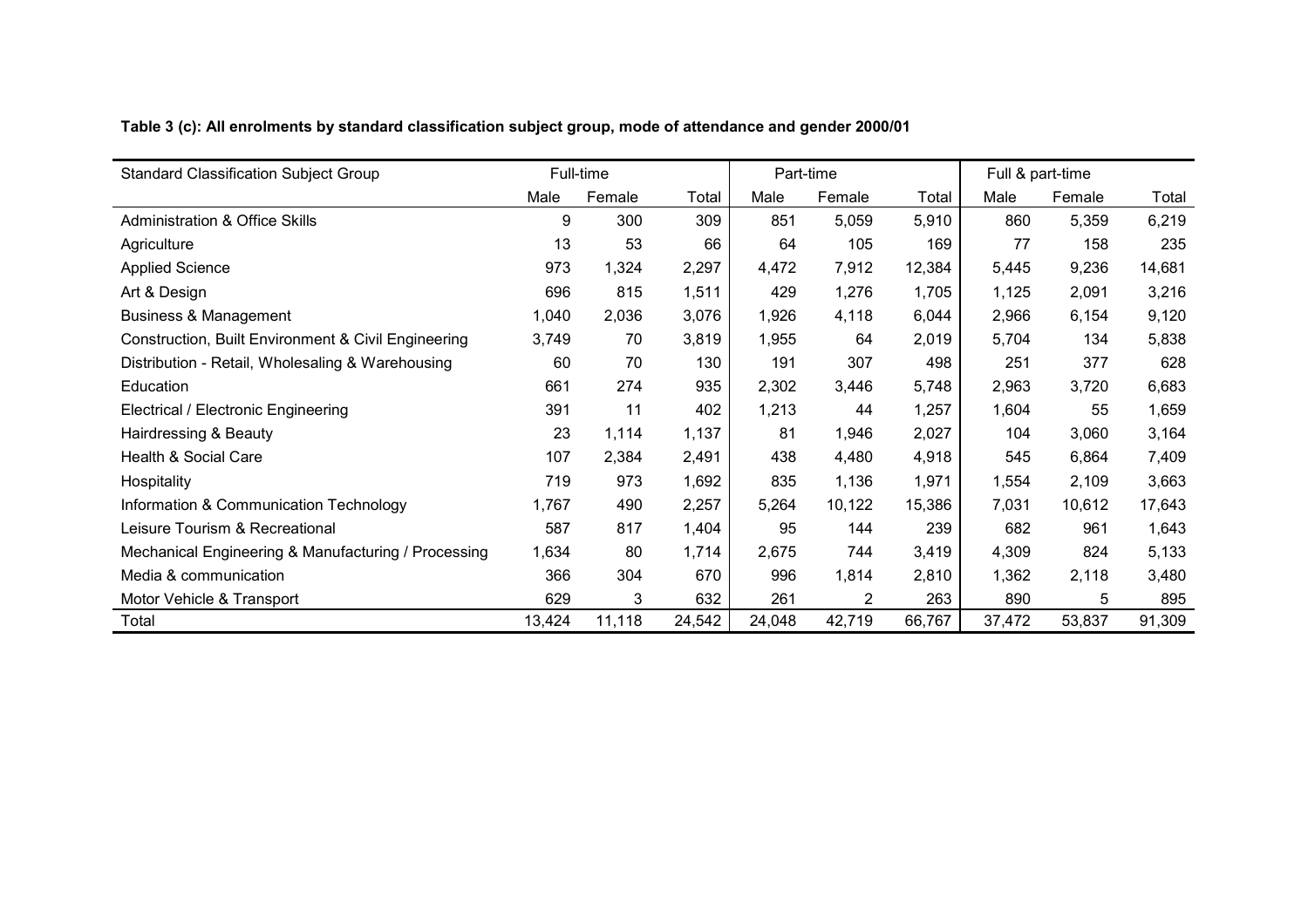| Qualification Type & Level |              |                          | Full-Time                |             |        | Part-Time |        |        | Total  |        |
|----------------------------|--------------|--------------------------|--------------------------|-------------|--------|-----------|--------|--------|--------|--------|
|                            |              | Male                     | Female                   | Total       | Male   | Female    | Total  | Male   | Female | Total  |
| <b>HNC</b>                 |              |                          |                          | $\mathbf 1$ | 1,632  | 1,353     | 2,985  | 1,633  | 1,353  | 2,986  |
| HND <sup>1</sup>           |              | 1,504                    | 1,618                    | 3,122       | 372    | 321       | 693    | 1,876  | 1,939  | 3,815  |
| A-LEVEL                    |              | 509                      | 751                      | 1,260       | 1,121  | 1,911     | 3,032  | 1,630  | 2,662  | 4,292  |
| <b>AS LEVEL</b>            |              | 132                      | 240                      | 372         | 137    | 178       | 315    | 269    | 418    | 687    |
| A/AS LEVEL                 |              | 9                        | 4                        | 13          | 22     | 42        | 64     | 31     | 46     | 77     |
| GCSE                       |              | 85                       | 66                       | 151         | 2,428  | 4,322     | 6,750  | 2,513  | 4,388  | 6,901  |
| NVQ:                       | Level 1      | 506                      | 163                      | 669         | 599    | 395       | 994    | 1,105  | 558    | 1,663  |
|                            | Level 2      | 2,262                    | 1,298                    | 3,560       | 719    | 1,676     | 2,395  | 2,981  | 2,974  | 5,955  |
|                            | Level 3      | 1,027                    | 630                      | 1,657       | 572    | 1,233     | 1,805  | 1,599  | 1,863  | 3,462  |
|                            | Level 4      | 37                       | 46                       | 83          | 79     | 98        | 177    | 116    | 144    | 260    |
|                            | Level 5      | $\overline{\phantom{a}}$ | $\overline{\phantom{a}}$ |             |        |           |        |        |        |        |
| $GNVO2$ :                  | Foundation   |                          |                          | 1           | 70     | 33        | 103    | 71     | 33     | 104    |
|                            | Intermediate | 594                      | 453                      | 1,047       | 226    | 138       | 364    | 820    | 591    | 1,411  |
|                            | Advanced     | 2,239                    | 2,718                    | 4,957       | 567    | 1,168     | 1,735  | 2,806  | 3,886  | 6,692  |
| <b>Other Courses:</b>      | Level 1      | 383                      | 184                      | 567         | 4,737  | 8,729     | 13,466 | 5,120  | 8,913  | 14,033 |
| (by equivalent             | Level 2      | 1,295                    | 407                      | 1,702       | 5,304  | 10,550    | 15,854 | 6,599  | 10,957 | 17,556 |
| NVQ level)                 | Level 3      | 2,745                    | 2,263                    | 5,008       | 4,128  | 6,853     | 10,981 | 6,873  | 9,116  | 15,989 |
|                            | Level 4      | 36                       | 144                      | 180         | 978    | 2,896     | 3,874  | 1,014  | 3,040  | 4,054  |
|                            | Level 5      | 57                       | 133                      | 190         | 176    | 539       | 715    | 233    | 672    | 905    |
|                            | Not Known    | $\mathbf{2}$             |                          | 2           | 181    | 284       | 465    | 183    | 284    | 467    |
| Total                      |              | 13,424                   | 11,118                   | 24,542      | 24,048 | 42,719    | 66,767 | 37,472 | 53,837 | 91,309 |

**Table 4: Enrolments by qualification type and level, mode of attendance and gender 2000/01**

 $^1$  The majority of part-time enrolments on HND courses refer to students who are either taking additional modules in order to convert an HNC to an HND, or completing specific HND units which were previously failed/not completed.

 $^2$  The majority of part-time enrolments on GNVQ courses are 'link' students i.e. full-time school pupils attending the college to take specific GNVQ units, with the remainder of the award being taught at the school.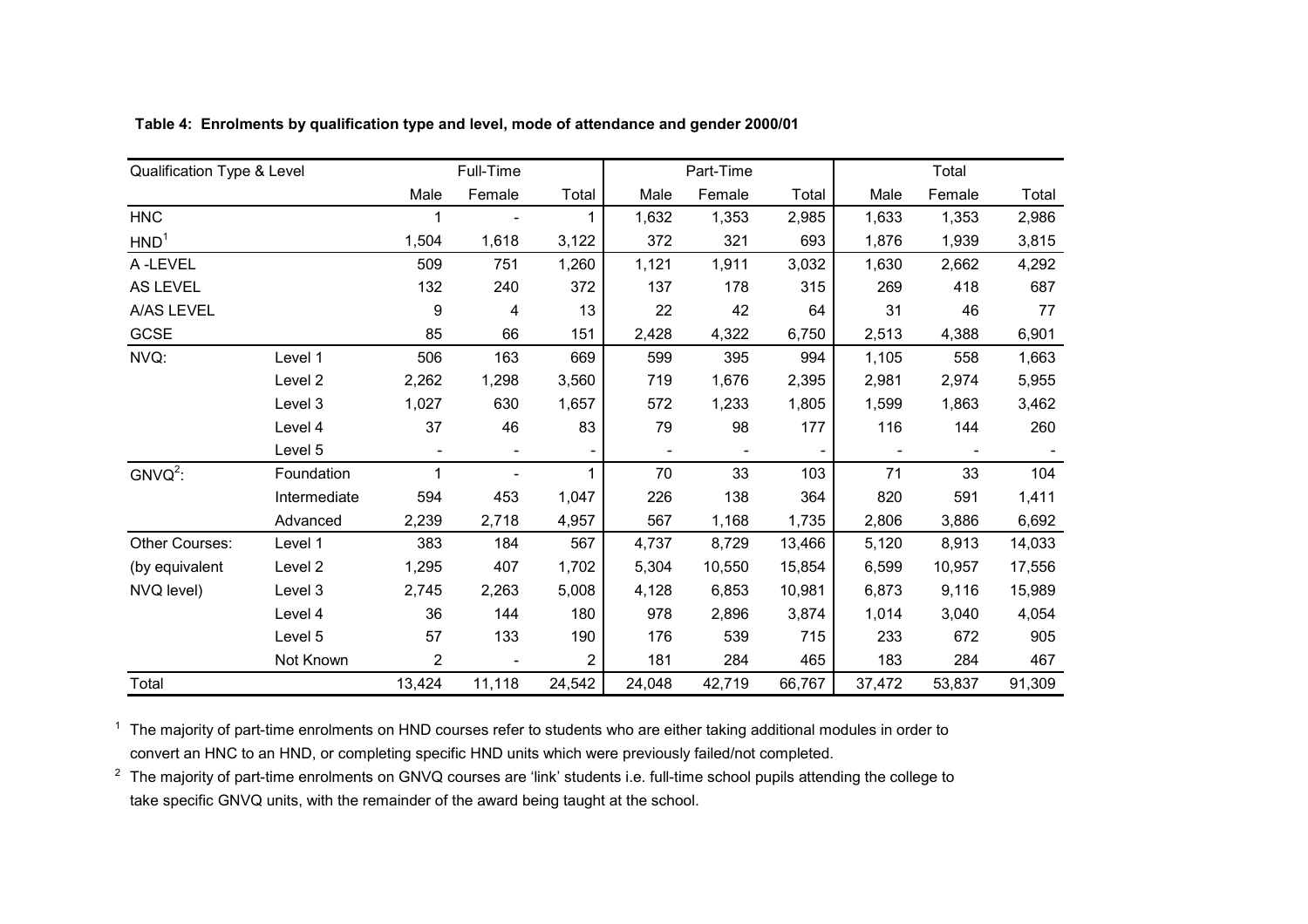### **Annex 1(a)**

| Mode of    |         | <b>Higher Education</b> |          |         | <b>Further Education</b> |          | Total   |         |          |  |
|------------|---------|-------------------------|----------|---------|--------------------------|----------|---------|---------|----------|--|
| Attendance | 1999/00 | 2000/01                 | % Change | 1999/00 | 2000/01                  | % Change | 1999/00 | 2000/01 | % Change |  |
| Full-time  | 3,409   | 3,576                   | 4.9%     | 20,719  | 20,966                   | 1.2%     | 24,128  | 24,542  | $1.7\%$  |  |
| Part-time  | 7.974   | 8.444                   | 5.9%     | 57,277  | 58,323                   | $.8\%$   | 65,251  | 66.767  | 2.3%     |  |
| Total      | 11,383  | 12,020                  | 5.6%     | 77,996  | 79.289                   | $.7\%$   | 89.379  | 91,309  | 2.2%     |  |

### **Higher and Further Education enrolments, by mode of attendance, 1999/00 - 2000/01**